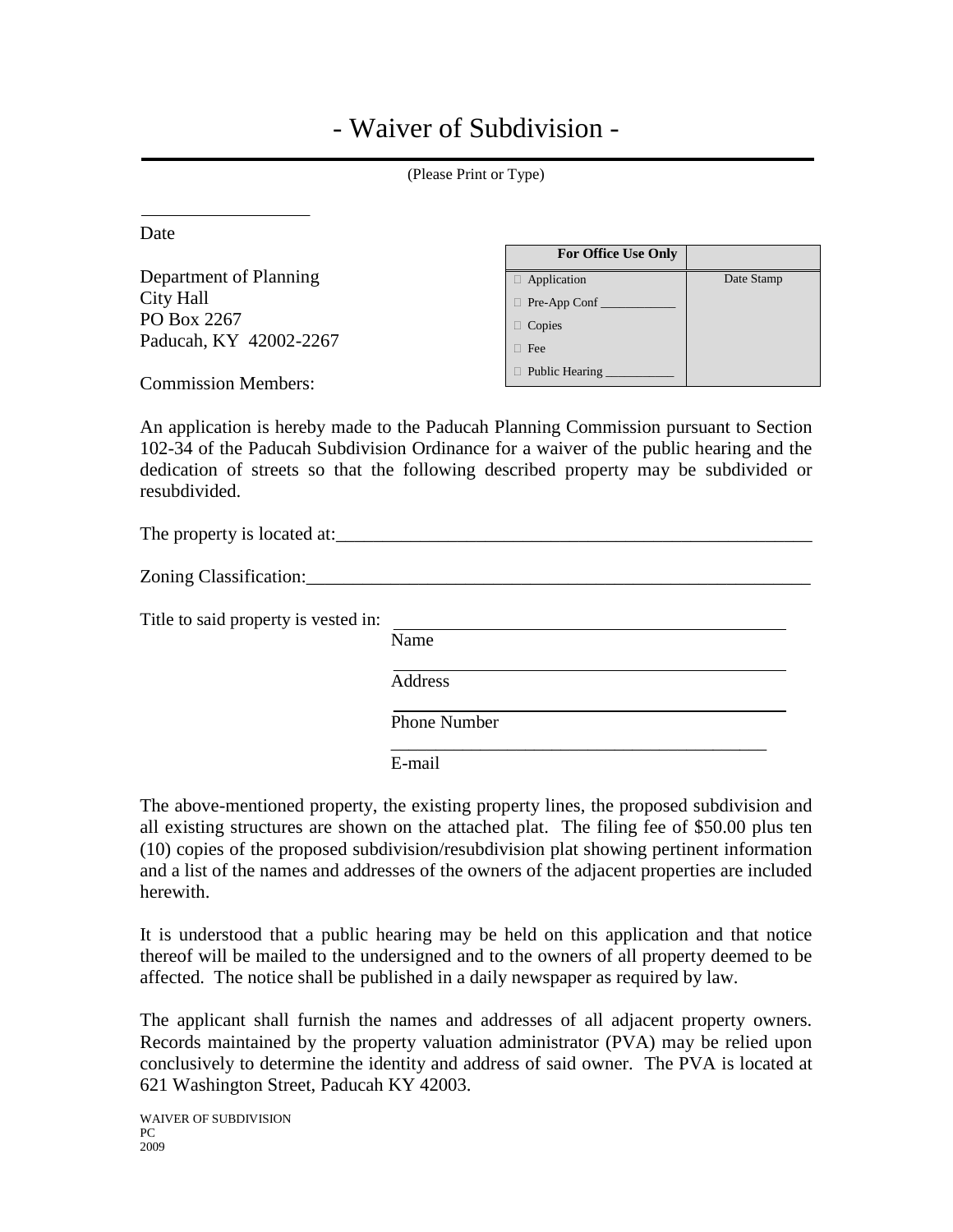Before any work can proceed, applicable building permits must be obtained from the Department of Fire Prevention.

Very truly yours,

**Signature** 

WAIVER OF SUBDIVISION PC 2009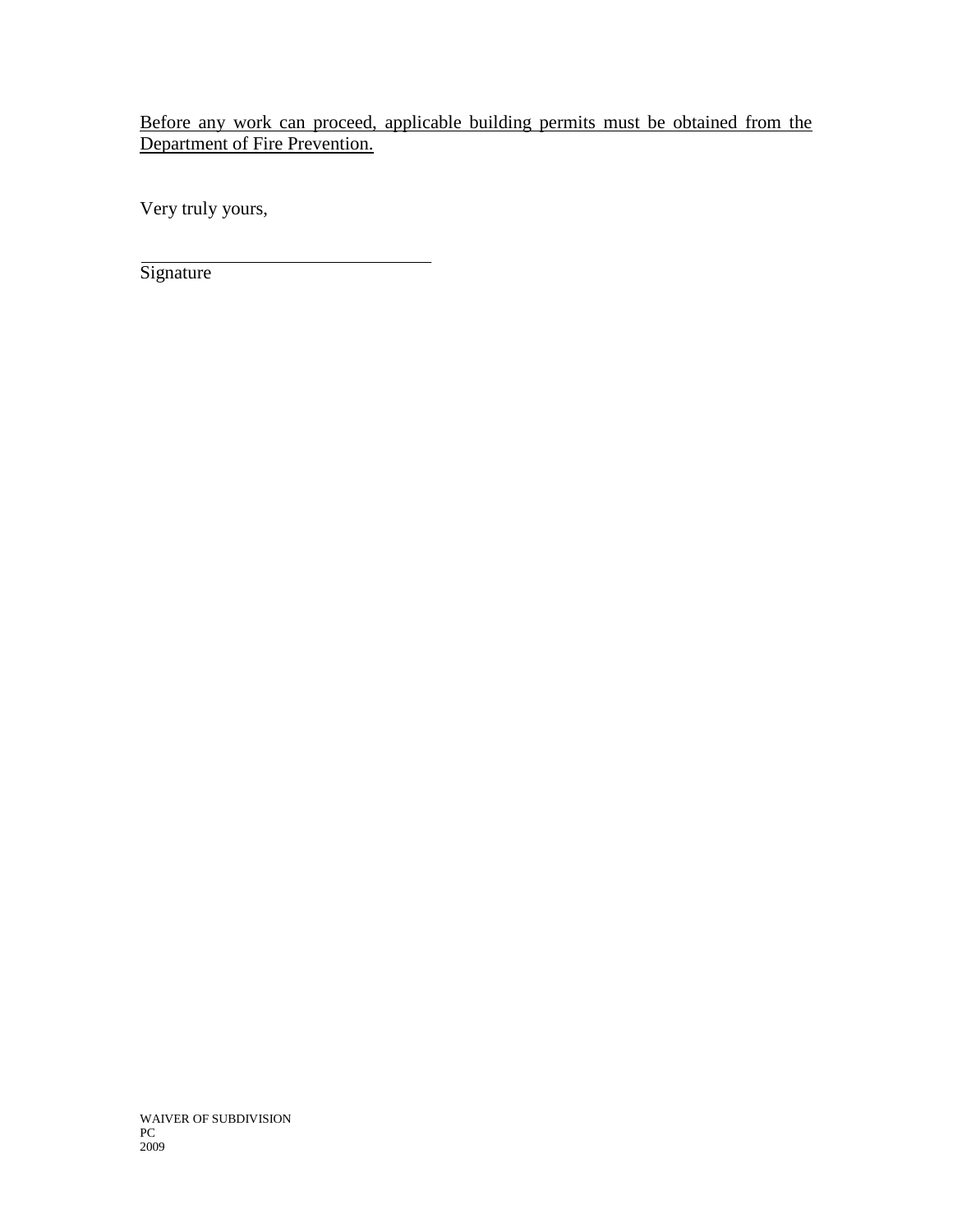There are many different kinds of applications the City of Paducah processes through the Planning Department. Most of our applications require the notification of adjacent property owners, pursuant to Kentucky State Law. The adjacent property owners are to be provided by the applicant, also pursuant to state law. However, incomplete applications cannot be processed because of this requirement. If the adjacent property owner affidavit is not filled out and attached to an application that requires a public hearing, the application will be deemed incomplete. No action can be taken on the application until the property owner affidavit is received.

Adjacent means any property that physically touches the subject property. Property across streets or alleys is not adjacent. For rezoning applications, all property owners within a 200' radius of the subject property must be obtained. State law provides that the Property Valuation Administration (PVA) is the agency which may be relied upon conclusively to determine property owners.

The McCracken County PVA is located at 621 Washington Street, Paducah, KY. An applicant must obtain adjacent property owners from the PVA. The list of adjacent property owners provided to the applicant by the PVA is the list by which Planning Staff will use to notify the property owners of the public hearing to give them due process and an opportunity to be heard.

We appreciate your application and look forward to placing it on the corresponding board agenda. If you have any inquiries, please feel free to contact a planning staff member as we are here to assist in the process. The Paducah Planning Department can be reached at (270) 444-8690.

Q. The lot adjacent to me is vacant or no one lives there—do I still have to obtain the property owner?

A. Yes, state law makes no exceptions for vacant property.

Q. I do not know the address to the adjacent property—how can I get help with that?

A. Please visit our on-line mapping service at [www.map-gis.org.](http://www.map-gis.org/) Lots and addresses can be obtained from there or from the PVA when you go visit them.

Q. Why can't planning staff tell me who the property owner is?

A. The City of Paducah cannot assume any liability for incorrect property owners, especially since KRS 100 provides that applicants are to provide the property owners.

Q. I have already spoken to my neighbor(s) and they are amenable to my application or rezoning—Do I still have to visit the PVA?

A. Yes, Kentucky State Law provides no exceptions, therefore; the City of Paducah is not at liberty to waive this part of the application.